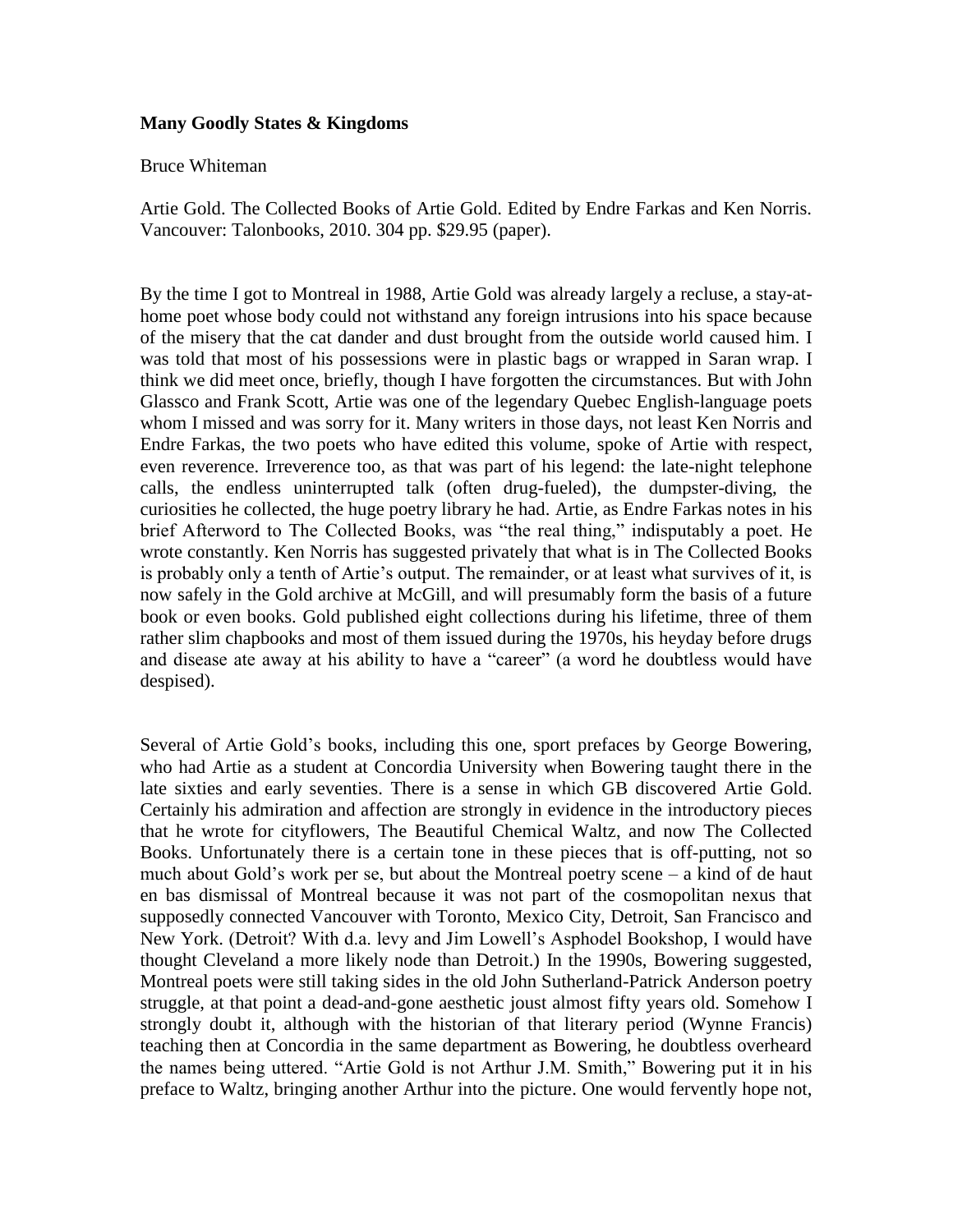but that's no reason to make fun by inference of Smith, who does have a significant place in the history of Canadian poetry whatever one might think of his work. Bowering reads Artie largely through the Jack Spicer-Frank O'Hara spyglass, and while the influence of those two great American poets is undoubtedly to be found everywhere in Gold's poems – even the title of this book allies Gold's œuvre to Spicer's similarly named 1975 collection -- it is simplistic to state that the poems do not contain "reference[s] to [his] world of feeling & perceptions." Artie's feelings and perceptions are everywhere in The Collected Books:

Winter comes, unreasonably I am stuck, here, in the middle of my life

\* \* \* \*

There is a space in my life a woman could walk into and fill / if she didn't jiggle tremble / fidget / shake

\* \* \*

I have knapsacks full of knick-knacks that spread beneath a tree would suffocate a hermit

and a perpetual cough that when I've had enough of-I'll die from

Bowering's point, I suppose, is that the central focus of Gold's poetry is not his own consciousness but language itself, and in that contention he is right of course, despite Gold's frequent returns to the well of the self. "This crushed gentle poet," as he calls himself at one point (he's talking about O'Hara, but the inference seems clear), wrote "with a sense / of no industry / and constant partial loss." If there is irony directed at himself in those lines (no industry? he wrote thousands of poems!), there is also a key allusion to his psychic and procedural sources: loss helped to make him a poet, and being a poet was to be attuned to the words coming in from somewhere outside the self. Gold is always reticent about that loss ("I was playing solitaire / and I will not tell the world if my heart is broken or not / for now"), but it plays out specifically in many poems about failed or contestatory love relationships and more generally in his uneasy philosophical stance vis-à-vis the world ("the world / will never catch me with my pants down"). A surprising number of Gold's poems are about relationships, and although he never seems to find one that will persist, he remains extraordinarily cheerful about his failure. "Each time my heart is broken it makes me feel more adventurous," he says, and later, "away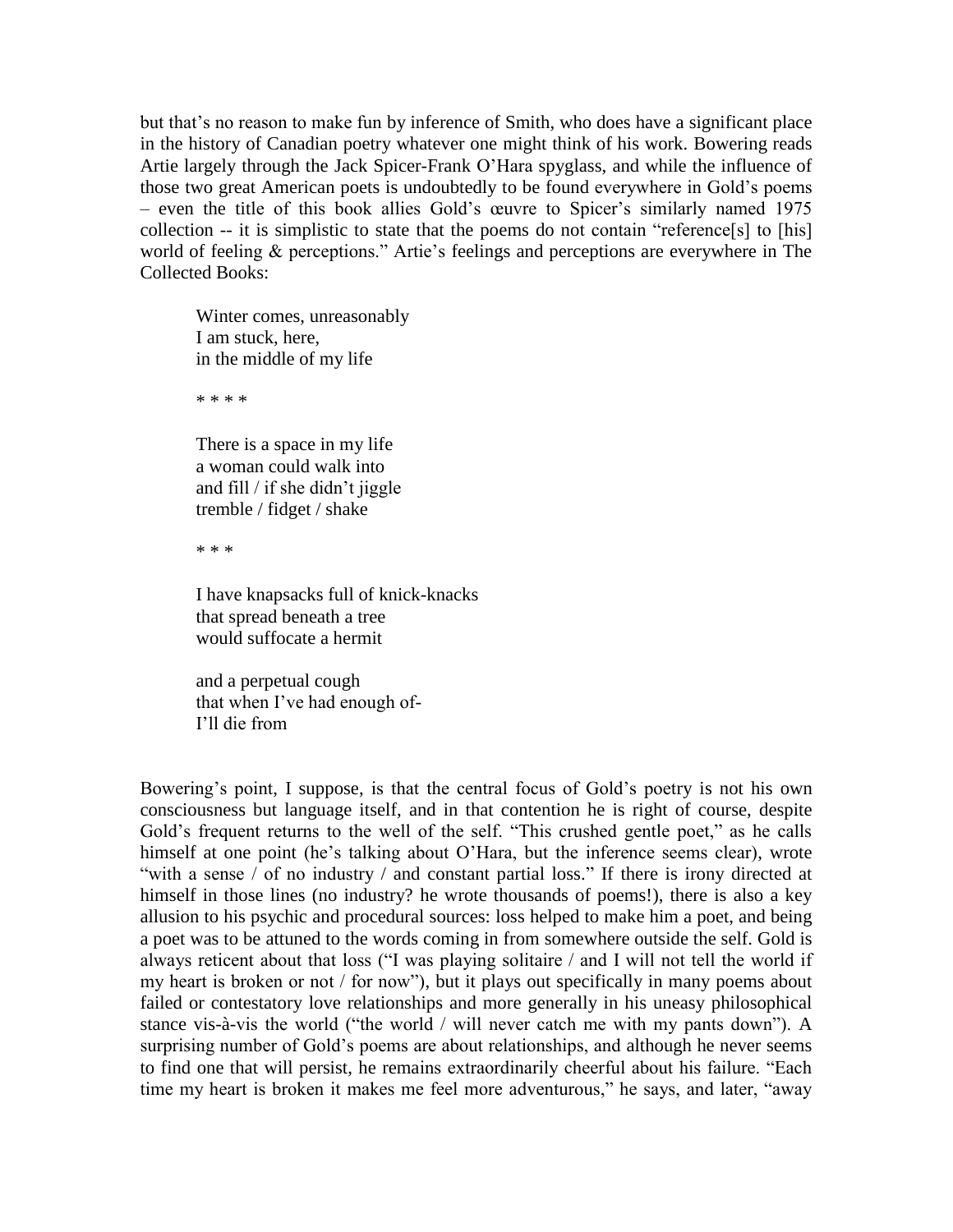from you / I become philosophical… / which is like taking off one's glasses to see." The excellent "R.W." poems (presumably Romantic Words, though Gold once joked that the initials stood for Ruby Wounds) chronicle the poet's asinine heavy-handedness at love, and they are full of beautiful asseverations and ecstasies, even in the midst of lovers who leave or will not accede in the first place. Only a true poet could propose that "the singular of caress [is] cares," as he does in "R.W. 2," and a thoughtful lover see the awfulness "if / your love for me is merely a weakness I prey upon" ("R.W. 25"). This series evolves towards simplicity and even the fragment, yet the final line is immensely touching: "Love is notorious!"

In an early poem from his first book, cityflowers (1974), Gold began by stating in a Spiceresque mode that he wanted "to make the space around the poem / real," and by calling for his muse to "be a neighbor with / a street address." Aesthetically this could as easily be Raymond Souster as Jack Spicer, but its seeming unidimensionality gets ramified by other knocks at poetry's door in the same book. He describes himself at one point as "safe inside / Fort Poetry . where I do drink from its preserving grace," a complicated bit of speech that combines the demotic (Fort Poetry) and high diction (I do drink) with a liturgical overtone. If it seems excessive to invoke the Eucharist here – and as a reader one is always hyperconscious of Gold's dismissal of critics in a poem in even yr photograph looks afraid of me as "secret moral puritans" – one can point to an earlier line in this same poem in which Gold refers to himself as "negotiating sanctum." He may have simply meant privacy, but the word "sanctum" inevitably invokes a religious context.

Inside Fort Poetry, Gold was free to do many things. He could write a poem as, well, as folksy as "Folk Poem," a short soliloquy about how his cats have wrecked his life ("They know damn well in spite of they ain't / saying nothing"). He could write a love poem that rides delightfully on the breeze of the moment like "alison," in which he tries to make the poem wake up a girl because at that very second "the clouds / above your house are doing a dance." He could write "R.W. 2," which ends with this complex and beautifully articulated verse:

We think we have stumbled on the sudden and secular secret that will just for us unlock worlds, well, won't it? the morning runs off and like an oxbow lake small life is stranded in these stagnant pools the blood in our minds, goes stale while the salt of life without / even becoming precious, concentrates to burn us where we've chosen to make our stands.

There are also whole poems and parts of poems that are hard to follow, not just in sense but in music too, and I suppose these represent the drugs talking. Gold called it "the beautiful chemical waltz," in a poem of that title, where he also more mundanely alluded to "the mechanics of junk." Whatever poets need they ought to have. Who's to say otherwise? The results can be obscure – witness the final verse of an early poem:

wandering over flapping apple green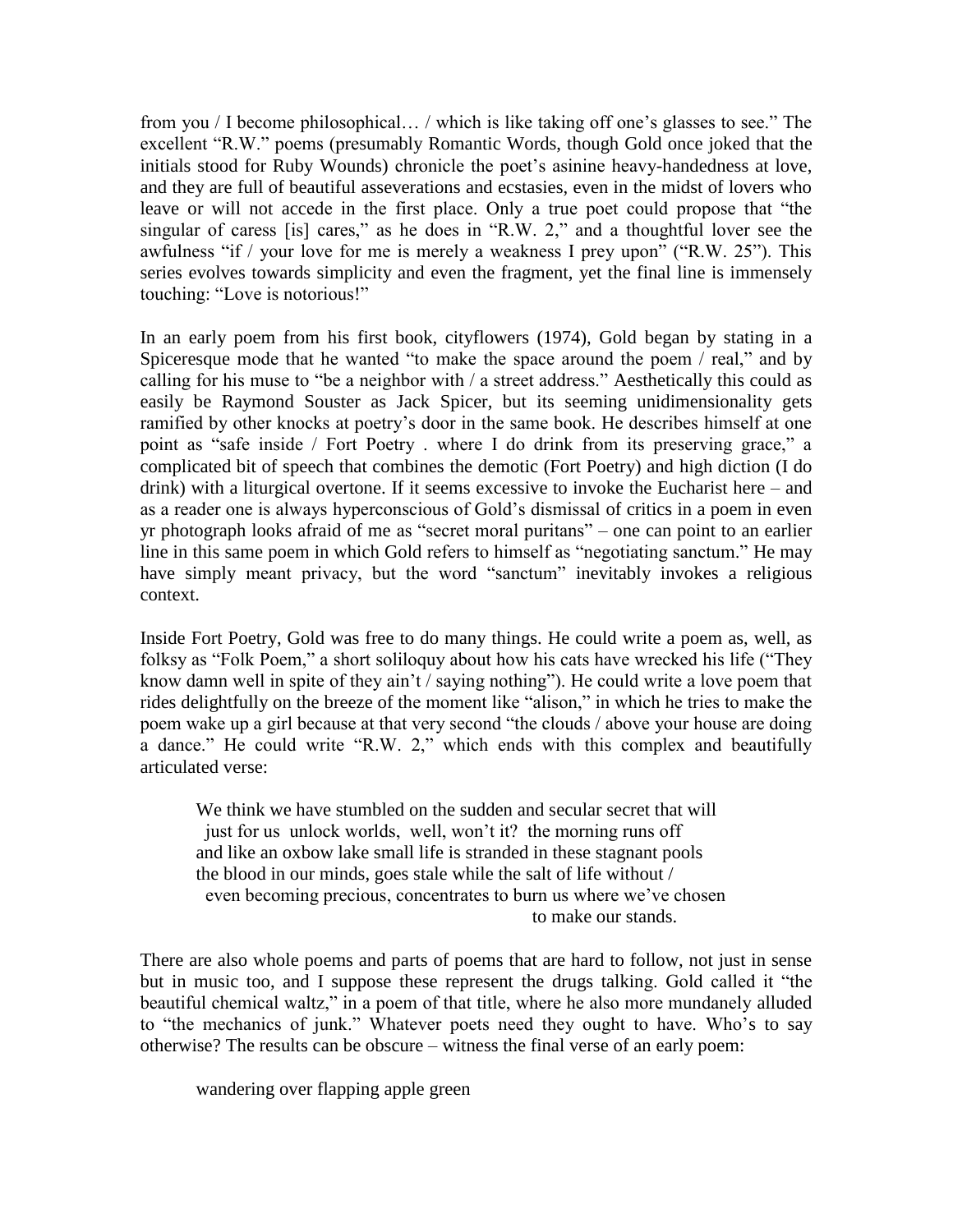spume coxcomb to gentle pastures so far from travelled ocean routes that yes I was walking ridge sun glint [etc.]

Maybe this is just Gold's version of surrealism, a state of literary mind which he embraced; Bowering lauds him in one of his prefaces for understanding the concept in a deep way. (In a poem, Gold playfully calls himself The Archbishop of Canadian Surrealism.) The results privilege language over any controlling force of personality, which in principle allies the technique with Spicer's aesthetic, but in practice leaves the language strewn rather inelegantly over the page with no real things in evidence anywhere. If there is surrealism still remaining in the last poems in this book, it has a changed focus and is much more successful as poetry:

when the clocks begin to mambo gold's bad algebra crystallizes the system he uses to understand women.

The vocabulary here may be on the wild side, but unlike the preceding excerpt, the architecture is clear.

There is a strange and sometimes discomfiting feeling of "something missing" in Artie Gold's Collected Books. The kookiness arises from his own semi-comic dismissal of his feelings, which is an almost rote psychological ploy for him.

> and I am dragged off stage to be replaced by some other idiot. It's cosmic,

more pockets are rifled than merely mine.. yet-

am I to not take it all personally somehow ? this loss / my failure.

"I am no bargain" he says elsewhere in an untitled poem. He even apologizes to his muse in an untitled poem from before Romantic Words, "for the difficulty / with which I am drawn." No apology was needed, Artie.

my life seems full of holes that come together only in sadness it is as a blindman will sell pencils, rethrush chairs that I write poetry , Intuitively , joylessly

(I don't find "rethrush" in any dictionary. It seems to be a mistake for "re-rush" which means to replace the cane on the seat of a wicker or rattan chair, a kind of chair which is,